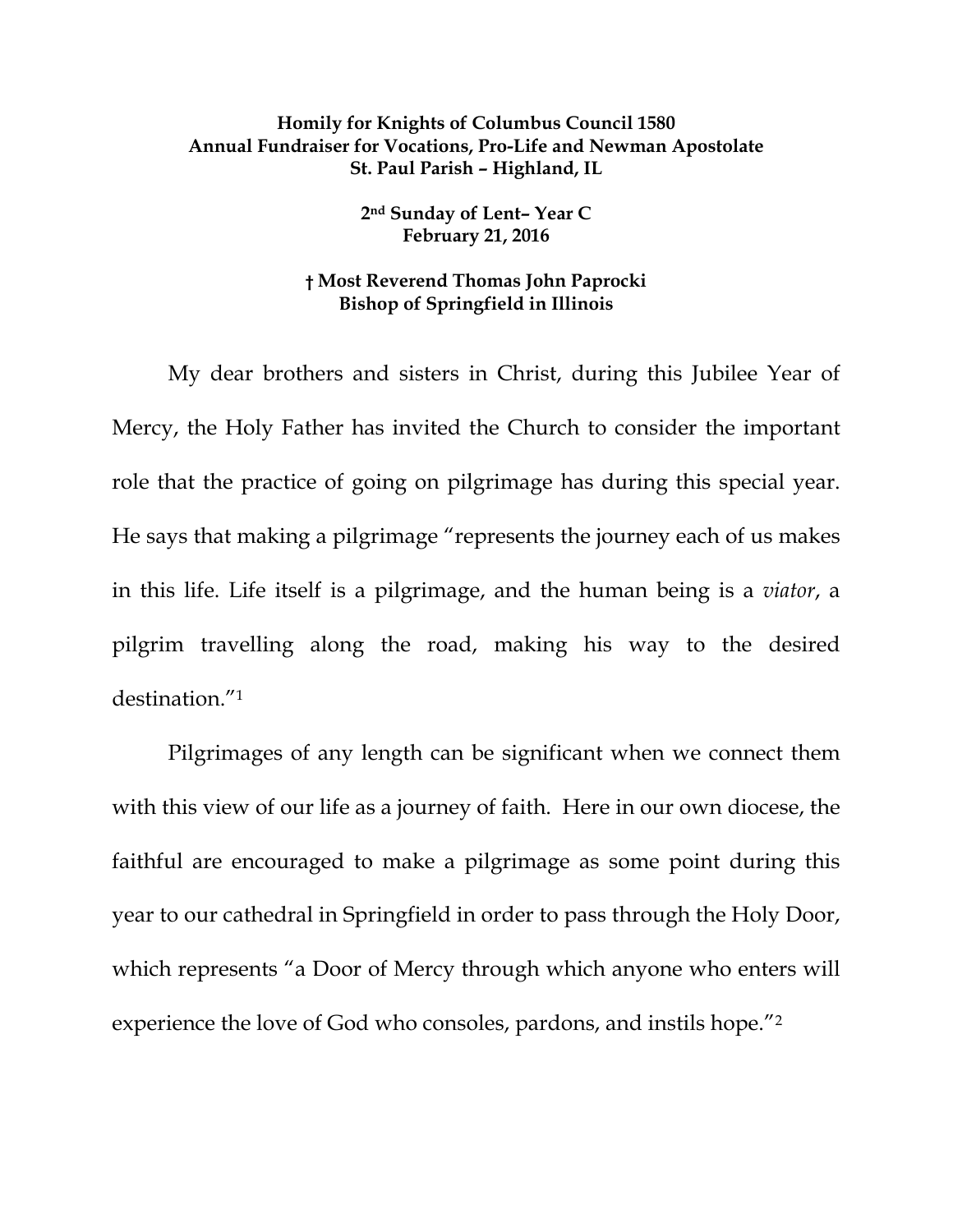The Holy Door at our Cathedral also serves as a visible reminder of our connection to the Universal Church, as each cathedral in the world has designated a Holy Door through which pilgrims are able to enter and so participate in this year of grace. Of all of the holy doors throughout the world, those at the four major basilicas in Rome play a special role of significance as Rome represents the geographical and spiritual center of our Catholic faith. In a particular way, the Holy Door at the Cathedral of Rome, the Basilica of St. John Lateran, is of great importance and thus a destination for many pilgrims who will travel to Rome during this Jubilee Year.

While in Rome, pilgrims also have an opportunity to visit countless other sites that are significant to our Catholic faith. One of those is a relatively small chapel just across the street from the Basilica of St. John Lateran. The chapel is dedicated to the patronage of St. Lawrence, and it is a former private papal chapel that was a part of the old Lateran Palace, which was home to the popes for centuries.

What is so significant about this place is not necessarily the chapel itself, but rather the stairs that lead up to the chapel. This staircase is known as the *Scala Sancta*, which means Holy Stairs. Tradition holds that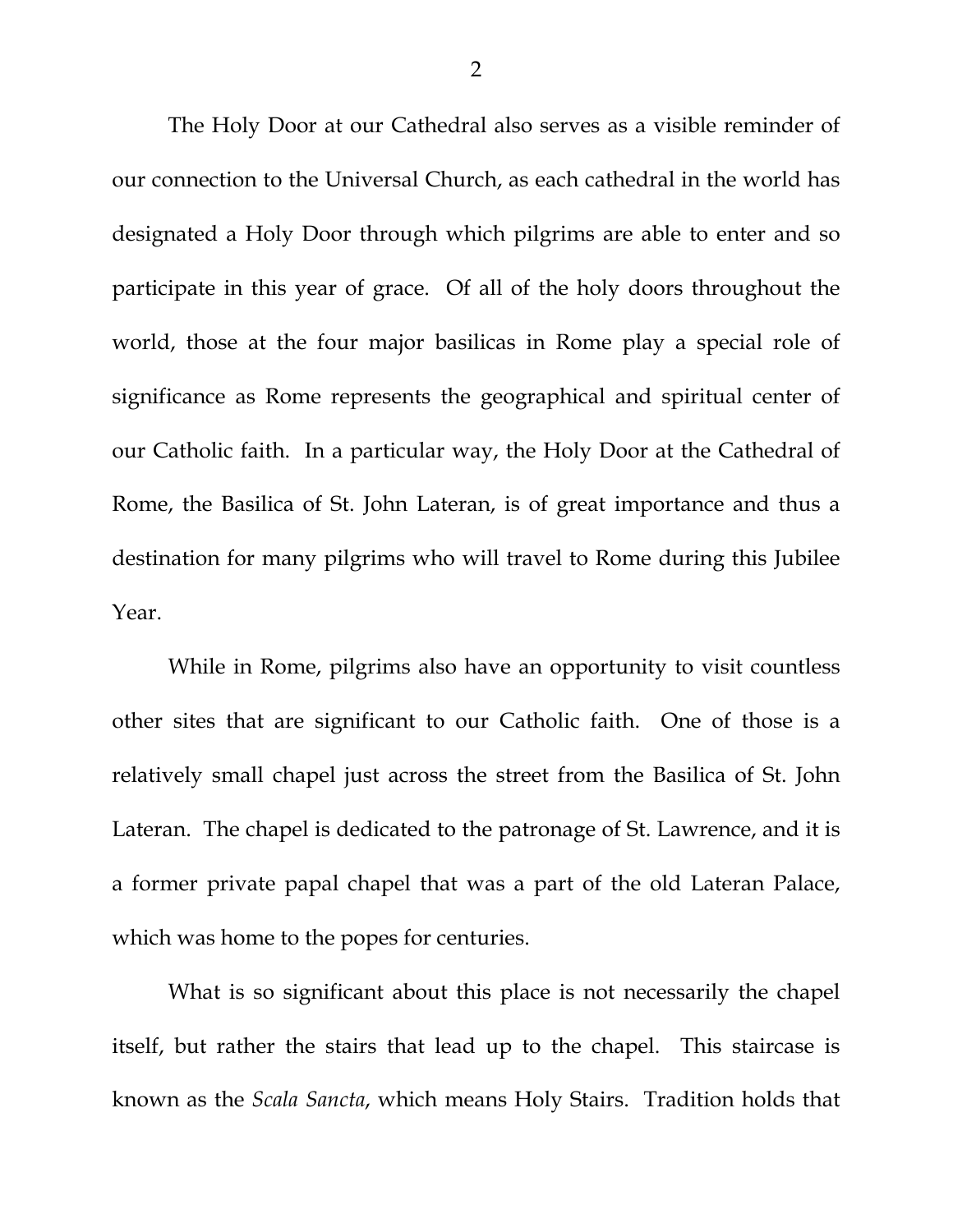these are the stairs that Jesus climbed on His way to Pilate's Praetorium just before His crucifixion. It has become a pious practice for pilgrims to ascend these stairs on one's knees, a practice which is quite penitential in character.

Ascending these stairs slowly and painfully, the pilgrim often looks up to see how much further the journey is, and at the top of the stairs, their eyes fall upon an image of the crucifixion. This image serves as a helpful reminder to the pilgrim to unite their sufferings, both on this ascent, and in their lives, to the sufferings of Christ on the Cross. As Catholics, we do not look upon the Cross as a sign of defeat, but rather, as the sign of victory. We know that the crucifixion is followed by the Resurrection, and so we look upon the Cross, identifying our sufferings with Christ's sufferings, and we push on in faith toward the hope of the Resurrection which lies beyond the Cross.

Our readings for this Second Sunday of Lent present this same dynamic of the role of faith in the face of adversity, suffering, and doubt. In our first reading, we hear the story of the covenant that the Lord made with Abram, promising that his descendants will be as numerous as the stars in the sky.3 Up to this point, Abram and his wife were childless and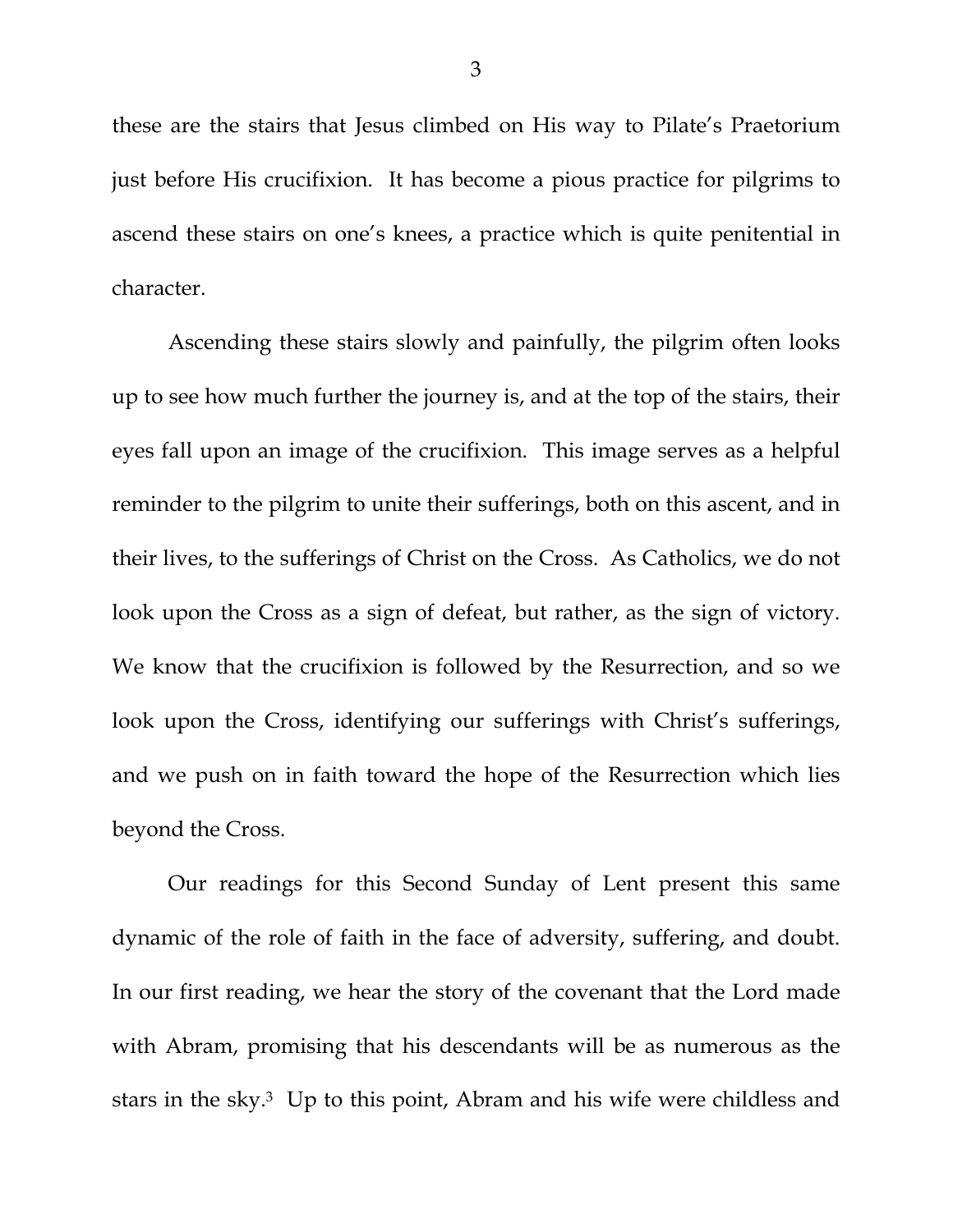both were advanced in age, so it was only by a strong act of faith in God's promise that he moved forward. The reading concludes by describing a vision that Abram had which confirmed the promise that the Lord had made to him, a vision that would serve to give him the strength and trust needed as he continued his journey.

In the Gospel, we heard the story of the Transfiguration of Jesus on Mt. Tabor in the presence of Peter, James, and John. Peter is overwhelmed by the experience of seeing the glory of the Lord and says: "Master, it is good that we are here; let us make three tents, one for you, one for Moses, and one for Elijah" (Luke 9:33). He very much would have liked to stay with this joyful experience, but this was not the reason that Jesus had taken them up the mountain in the first place. One of the purposes was, according to St. Thomas Aquinas, "to strengthen the hearts of His disciples with a view to" His coming Passion.<sup>4</sup> He wanted to give them hope so as not to be scandalized when He would undergo His suffering and death on the Cross. Their experience would serve as a light for the darkness that would soon follow for them as they journeyed toward Jerusalem.

In both cases, the Lord gives a sign in order to point to the future fulfillment of His promises. Those signs serve to strengthen His followers

4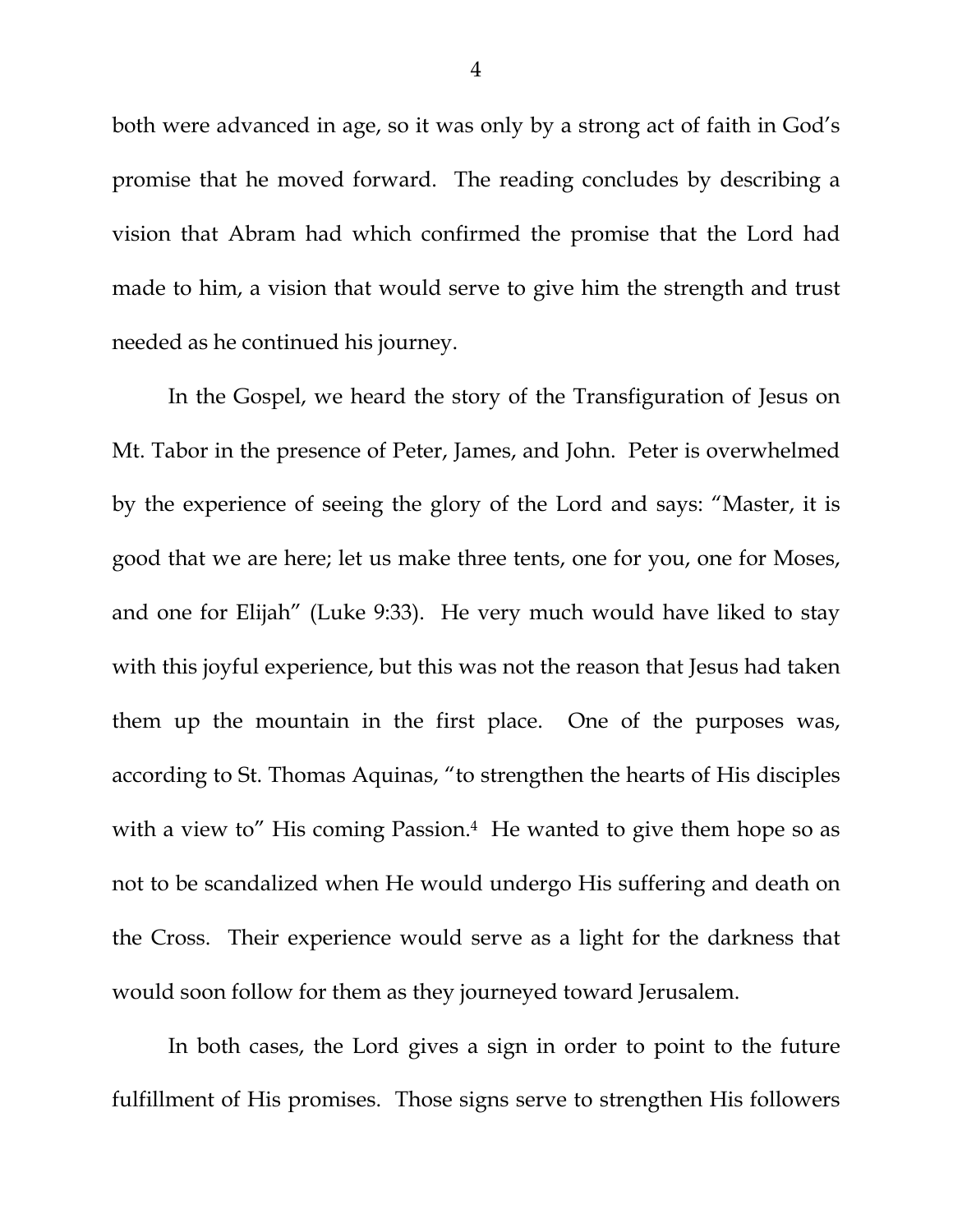to have faith when the path on which they tread is not so certain or not so smooth. Such is the image of the Cross for us as Christians. When we struggle in this life, we are invited to look upon the Cross and see that suffering is not the end of the story. If we stay united with Christ in faith, we are assured of the fact that we will share in the glory of the Resurrection. We have even greater confidence in those promises because Christ has already risen and awaits us in Heaven.

In the second reading, St. Paul drives this point home to us, reminding us that "our citizenship is in Heaven" (Philippians 3:20). The things of this world will pass away, so we need not despair when we encounter some sort of obstacle along the way. But these words are also an encouragement to not be too focused on "earthly things" (Phil. 3:19), such as money, power, and earthly success. Fixing our attention solely on these things will lead to "destruction." Those things that we think will make us happy will ultimately leave us feeling empty and without hope, and we will be overcome by the shadow of the Cross. We will risk falling into despair because our faith has been placed in things other than Christ. And where faith in Christ is lacking, there will be a lack of faith in the hope of the Resurrection, and the Cross will only mean defeat.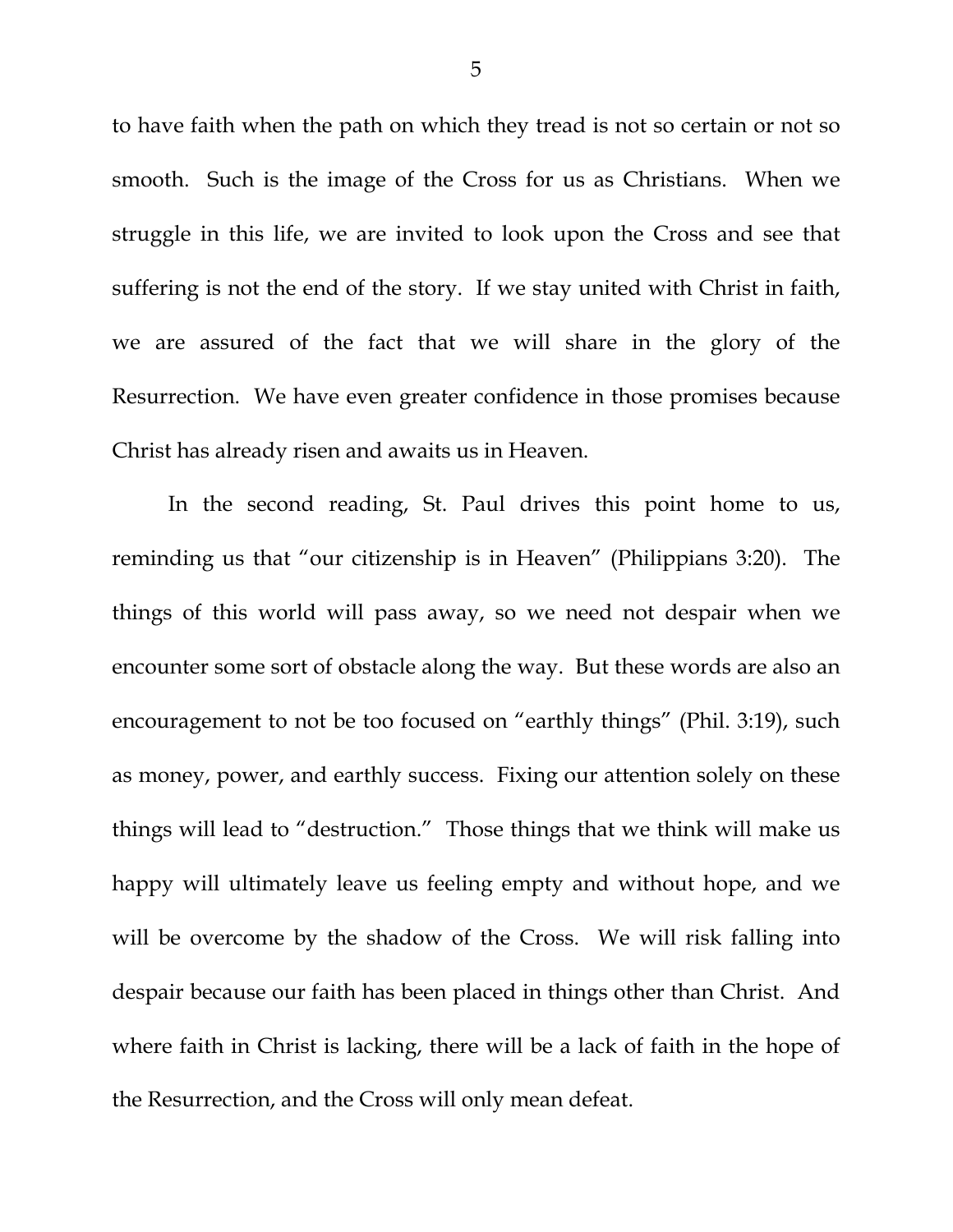Lent is a time when the Church encourages us to fix our gaze more intently on the Cross with eyes of faith. Our practices of fasting, prayer, and almsgiving are a means by which we break our attachments to worldly things so that we can more easily direct our hearts to desiring the good things of Heaven that await us at the end of our pilgrimage of faith.

This detachment from earthly things will also benefit how we live our lives while still here on earth. By seeing that we are just pilgrims, we recognize that all we have is not ours to keep, but only on loan to us during this short time that we have. As a result, we will be more willing to practice good stewardship by sharing what we have with others, enabling them to have the strength and encouragement that they need as they journey with us. None of us are meant to make this journey alone. Each of us benefits from the generosity of others, and it is our part to continue that until we all reach our common home as members of the household of God in Heaven.

There are many examples of how this stewardship has been practiced throughout our diocese, and I would like to give a special mention to the good work done by the Knights of Columbus. They have done so much in sharing their resources to benefit a vast array of people on this journey of

6